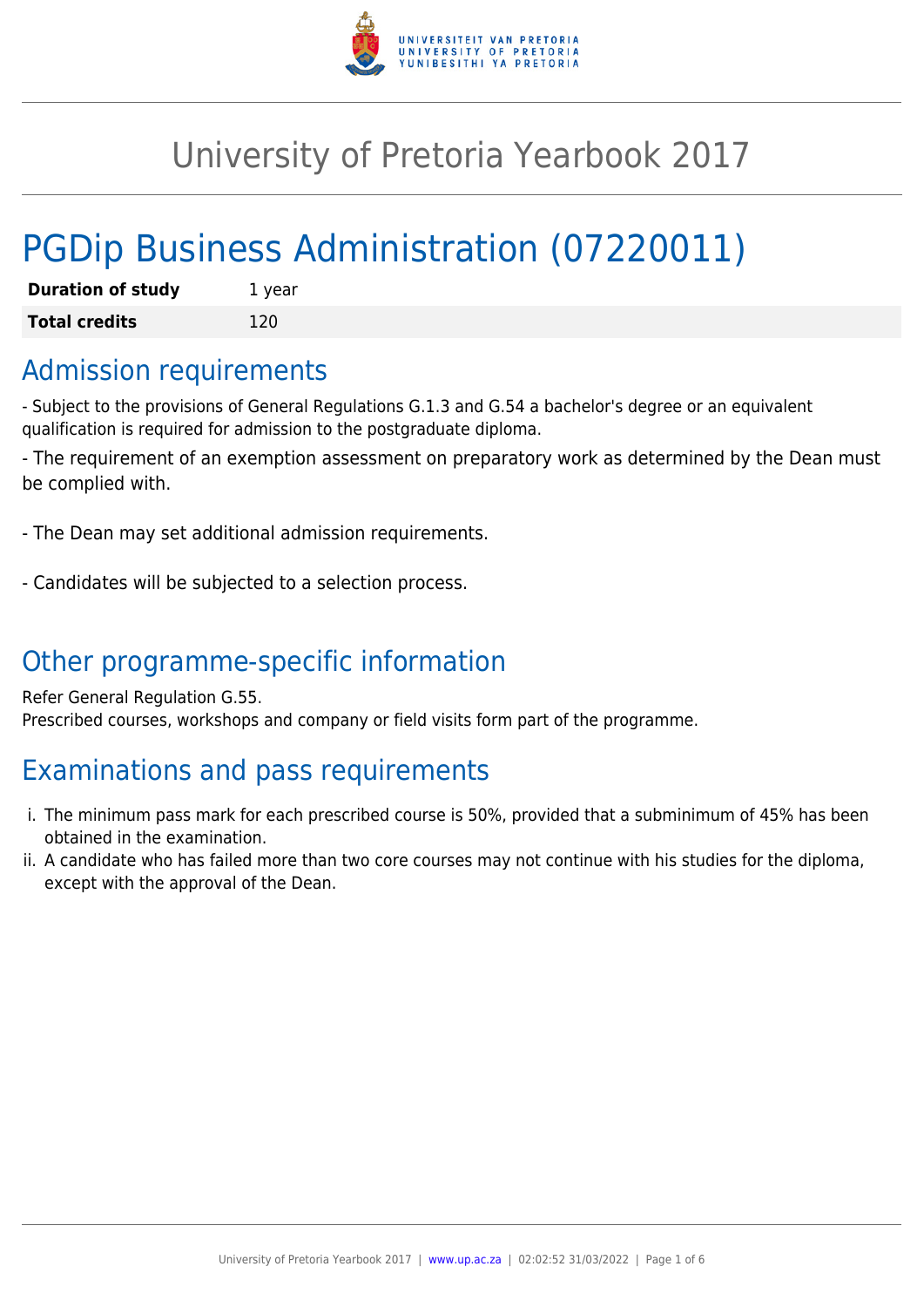

### Curriculum: Final year

**Minimum credits: 180**

### **Core modules**

#### **Innovation and critical thinking 780 (GIA 780)**

| <b>Module credits</b>         | 10.00                             |
|-------------------------------|-----------------------------------|
| <b>Prerequisites</b>          | No prerequisites.                 |
| <b>Contact time</b>           | 24 contact hours per 3 week cycle |
| <b>Language of tuition</b>    | Module is presented in English    |
| <b>Academic organisation</b>  | Gordon Institute of Business S    |
| <b>Period of presentation</b> | Semester 1                        |
|                               |                                   |

#### **Module content**

This course is designed to help students improve their thinking and analytical skills in order to manage their organisations more effectively.

#### **Economics: Prices and markets 782 (GIA 782)**

| <b>Module credits</b>         | 10.00                             |
|-------------------------------|-----------------------------------|
| <b>Prerequisites</b>          | No prerequisites.                 |
| <b>Contact time</b>           | 24 contact hours per 3 week cycle |
| <b>Language of tuition</b>    | Module is presented in English    |
| <b>Academic organisation</b>  | Gordon Institute of Business S    |
| <b>Period of presentation</b> | Semester 1                        |

#### **Module content**

By introducing microeconomic theory and its application in real business situations, this course will give you an understanding of how a business works in the context of the economic environment in which it operates. Topics include the theory of the firm, supply and demand analysis, consumer behaviour, how markets work and pricing strategies for different markets.

#### **Financial accounting 783 (GIA 783)**

| <b>Module credits</b>         | 10.00                             |
|-------------------------------|-----------------------------------|
| <b>Prerequisites</b>          | No prerequisites.                 |
| <b>Contact time</b>           | 24 contact hours per 3 week cycle |
| Language of tuition           | Module is presented in English    |
| <b>Academic organisation</b>  | Gordon Institute of Business S    |
| <b>Period of presentation</b> | Semester 1                        |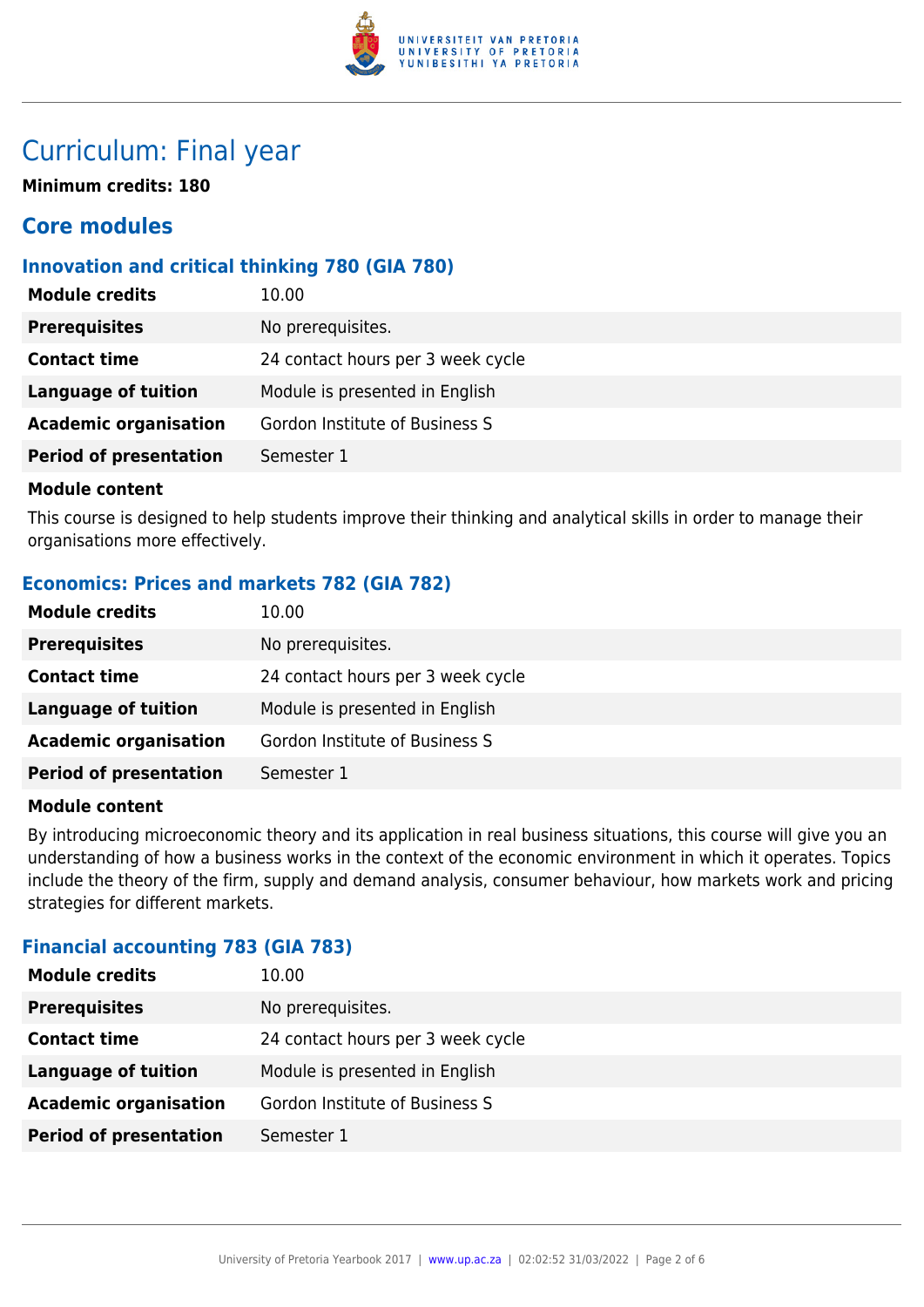

#### **Module content**

Financial accounting focuses on the interpretation of the financial statements a company uses to report on its financial position and operating results. You will become familiar with the structure of balance sheets, income statements and cash flow statements.

#### **Management accounting 784 (GIA 784)**

| <b>Module credits</b>         | 10.00                             |
|-------------------------------|-----------------------------------|
| <b>Prerequisites</b>          | No prerequisites.                 |
| <b>Contact time</b>           | 24 contact hours per 3 week cycle |
| Language of tuition           | Module is presented in English    |
| <b>Academic organisation</b>  | Gordon Institute of Business S    |
| <b>Period of presentation</b> | Semester 2                        |

#### **Module content**

This course in Management accounting introduces basic management accounting tools and techniques used in allocating costs to products and inventories, planning, making business decisions and evaluating the performance of business units.

#### **Organisational behaviour 786 (GIA 786)**

| <b>Module credits</b>         | 10.00                             |
|-------------------------------|-----------------------------------|
| <b>Prerequisites</b>          | No prerequisites.                 |
| <b>Contact time</b>           | 24 contact hours per 3 week cycle |
| Language of tuition           | Module is presented in English    |
| <b>Academic organisation</b>  | Gordon Institute of Business S    |
| <b>Period of presentation</b> | Semester 1                        |

#### **Module content**

This course in Organisational behaviour explores the interaction between individuals, groups and organisations in the context of a rapidly changing global system. The core themes explored include corporate culture, leadership, trust, team and group dynamics, power, organisation design, managing change and interpersonal communication. To motivate people today, managers require insight into individual behaviour and attitudes that affect organisational performance.

#### **Human resource strategy 787 (GIA 787)**

| <b>Module credits</b>         | 10.00                             |
|-------------------------------|-----------------------------------|
| <b>Prerequisites</b>          | No prerequisites.                 |
| <b>Contact time</b>           | 24 contact hours per 3 week cycle |
| Language of tuition           | Module is presented in English    |
| <b>Academic organisation</b>  | Gordon Institute of Business S    |
| <b>Period of presentation</b> | Semester 2                        |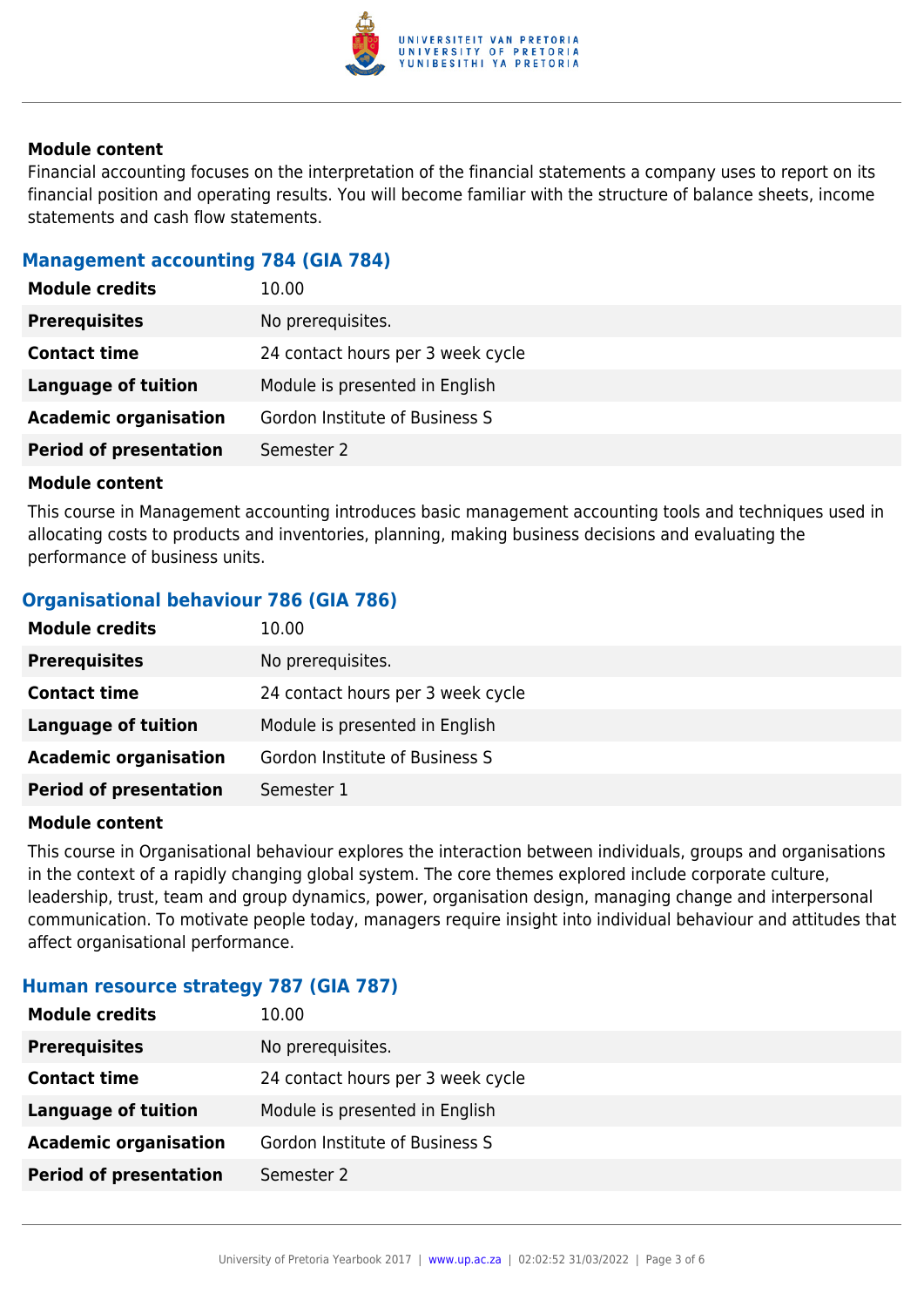

#### **Module content**

Human resource strategy focuses on the strategic management of the organisation's human resources (HR) to deliver a competitive advantage, as well as the role of HR in achieving strategic corporate objectives. We explore the management of HR infrastructure, performance management, HIV/AIDS and employee contributions, as well as the integration of HR and business strategies.

#### **Marketing 789 (GIA 789)**

| <b>Module credits</b>         | 10.00                             |
|-------------------------------|-----------------------------------|
| <b>Prerequisites</b>          | No prerequisites.                 |
| <b>Contact time</b>           | 24 contact hours per 3 week cycle |
| Language of tuition           | Module is presented in English    |
| <b>Academic organisation</b>  | Gordon Institute of Business S    |
| <b>Period of presentation</b> | Semester 1                        |

#### **Module content**

This course outlines marketing strategies in the context of overall corporate objectives and introduces a systematic approach to marketing decision-making, including market and customer analysis, the analysis of marketing opportunities and implementation and evaluation of marketing plans. We also explore e-business and strategies of marketing through the Internet.

#### **Macro-economics 781 (GIB 781)**

| <b>Module credits</b>         | 10.00                             |
|-------------------------------|-----------------------------------|
| <b>Prerequisites</b>          | No prerequisites.                 |
| <b>Contact time</b>           | 24 contact hours per 3 week cycle |
| Language of tuition           | Module is presented in English    |
| <b>Academic organisation</b>  | Gordon Institute of Business S    |
| <b>Period of presentation</b> | Semester 2                        |

#### **Module content**

Focusing on the macroeconomic and socio-political environment in which businesses operate, this course includes a study of the multi-faceted ways in which global economic trends and domestic socio-political strategies affect organisations. You will gain insight into how the South African economy operates, as well as an understanding of economic indicators, like business cycles, inflation and unemployment.

#### **Information and knowledge management 785 (GIB 785)**

| <b>Module credits</b>        | 5.00                              |
|------------------------------|-----------------------------------|
| <b>Prerequisites</b>         | No prerequisites.                 |
| <b>Contact time</b>          | 24 contact hours per 3 week cycle |
| Language of tuition          | Module is presented in English    |
| <b>Academic organisation</b> | Gordon Institute of Business S    |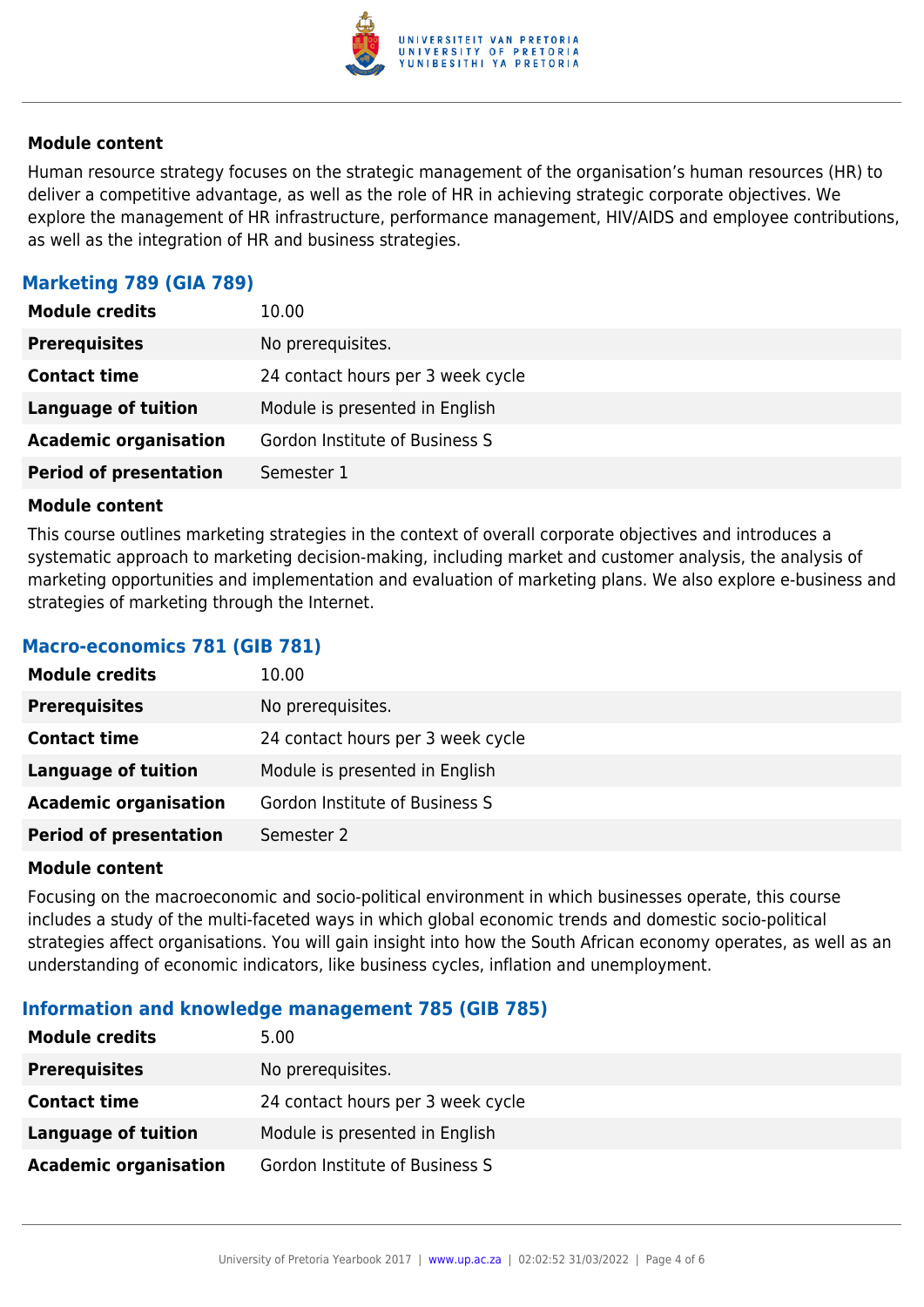

#### **Period of presentation** Semester 2

#### **Module content**

An organisation's competitive advantage increasingly depends on knowledge management – what the organisation knows and how it uses what it knows. This course focuses on the knowledge economy and how technological advances in information technology impact on the structure of industries and organisations, the management of people, and how business is conducted.

#### **Operations management 780 (GIC 780)**

| No prerequisites.<br><b>Prerequisites</b><br><b>Contact time</b><br>24 contact hours per 3 week cycle |
|-------------------------------------------------------------------------------------------------------|
|                                                                                                       |
|                                                                                                       |
| <b>Language of tuition</b><br>Module is presented in English                                          |
| <b>Academic organisation</b><br>Gordon Institute of Business S                                        |
| <b>Period of presentation</b><br>Semester 2                                                           |

#### **Module content**

The course in Operations management will help you examine how the resources, structures, systems and processes of your organisation could be managed to improve its competitive position. Improving cross-functional organisational performance across the value chain, as well as the design of service-delivery systems, is an important focus.

#### **Integrating structures and processes 781 (GIC 781)**

| <b>Module credits</b>         | 10.00                             |
|-------------------------------|-----------------------------------|
| <b>Prerequisites</b>          | No prerequisites.                 |
| <b>Contact time</b>           | 24 contact hours per 3 week cycle |
| Language of tuition           | Module is presented in English    |
| <b>Academic organisation</b>  | Gordon Institute of Business S    |
| <b>Period of presentation</b> | Semester 2                        |

#### **Module content**

During this course, we take an integrative view of business and management. We introduce the concepts of strategy formulation and implementation and study the links between operations, processes and structures. Using the knowledge and skills learned throughout the programme, you will develop a holistic view of business and the organisation. The skill-building session will be a business simulation, with individual coaching on your decision-making.position. Improving cross-functional organisational performance across the value chain, as well as the design of service delivery systems, is an important focus.

#### **Ethics and sustainability 785 (GIC 785)**

| <b>Module credits</b> | 5.00              |
|-----------------------|-------------------|
| <b>Prerequisites</b>  | No prerequisites. |